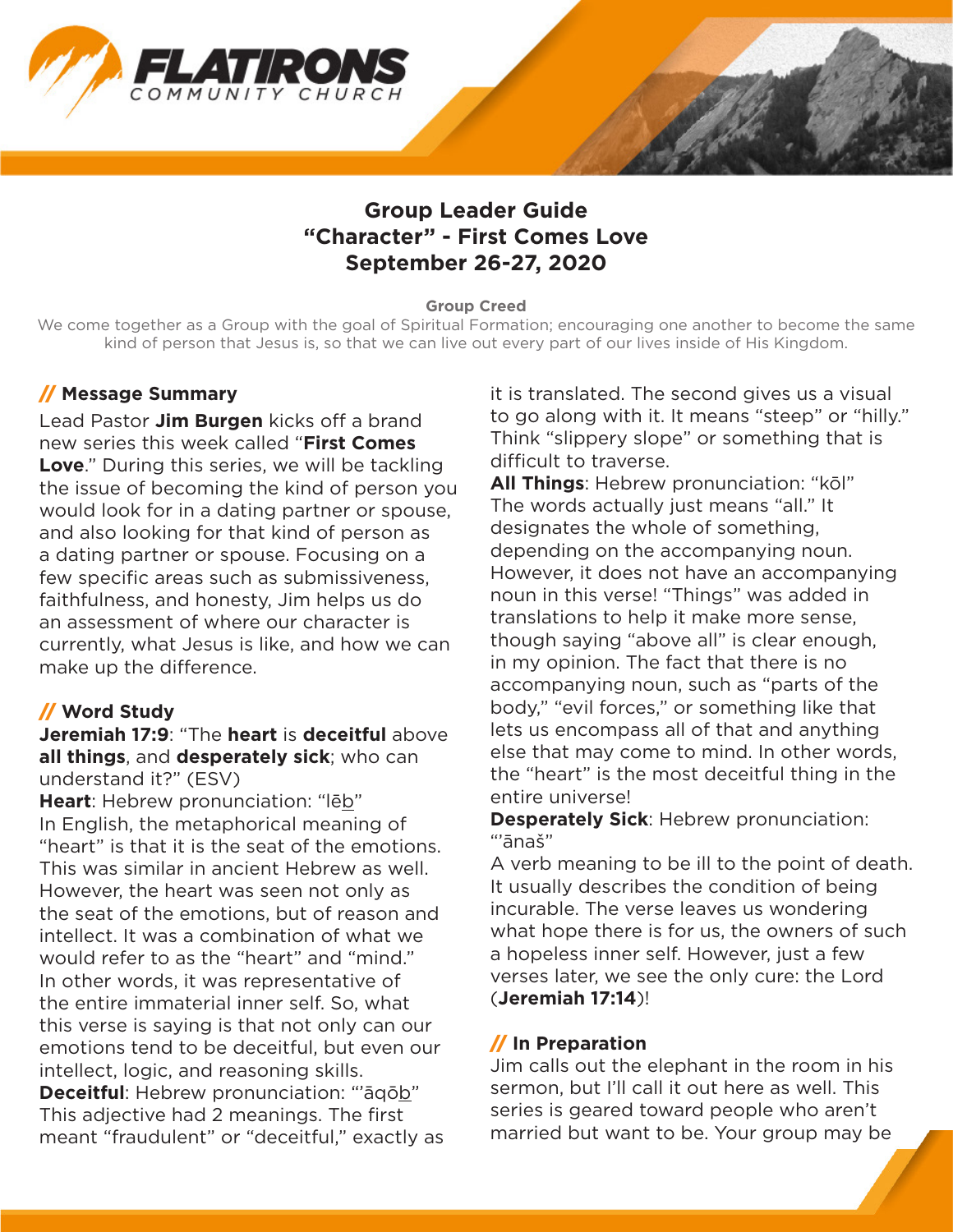

full of people like that, but odds are it is not. Your group may be a group of married couples, or married men or women, or a mixture, or even a group of divorced people who never want to get married again. And that is awesome! However, some people in your group may check out when they hear that this is a series about dating and marriage. Jim challenges those of us who are married, or don't want to be, to do the math and figure out how this applies to our lives anyways. If you have people who are having trouble doing the math, or are having trouble yourself, hopefully this will help.

This sermon is all about being the kind of person you would want to date or marry. It really has nothing to do with the other person. It is about looking at your own life and where your character is not the same as the character of Jesus. This is something that all of us, despite our relationship status, should be looking into. The frame around this in the talk is so that you can have a successful romantic relationship, but the principle holds true in order to have successful friendships, run a successful, Christ-honoring business, be a successful parent, or even calm down that road rage during rush hour. This can easily be applied to couples who are already dating or married: what kind of person do you want to be going forward in your relationship?

So, if someone seems to be checking out or pushing back on the series' topic, just gently remind them of what this talk is *really* about, and see if that helps!

#### // **References**

Baker, Warren, and Gene Carpenter, editors. *Complete Word Study Dictionary: Old Testament*. AMG Publishing, 2003.

Keener, Craig S Ph.d. *IVP Bible Background Commentary: New Testament*. InterVarsity Press, 2014.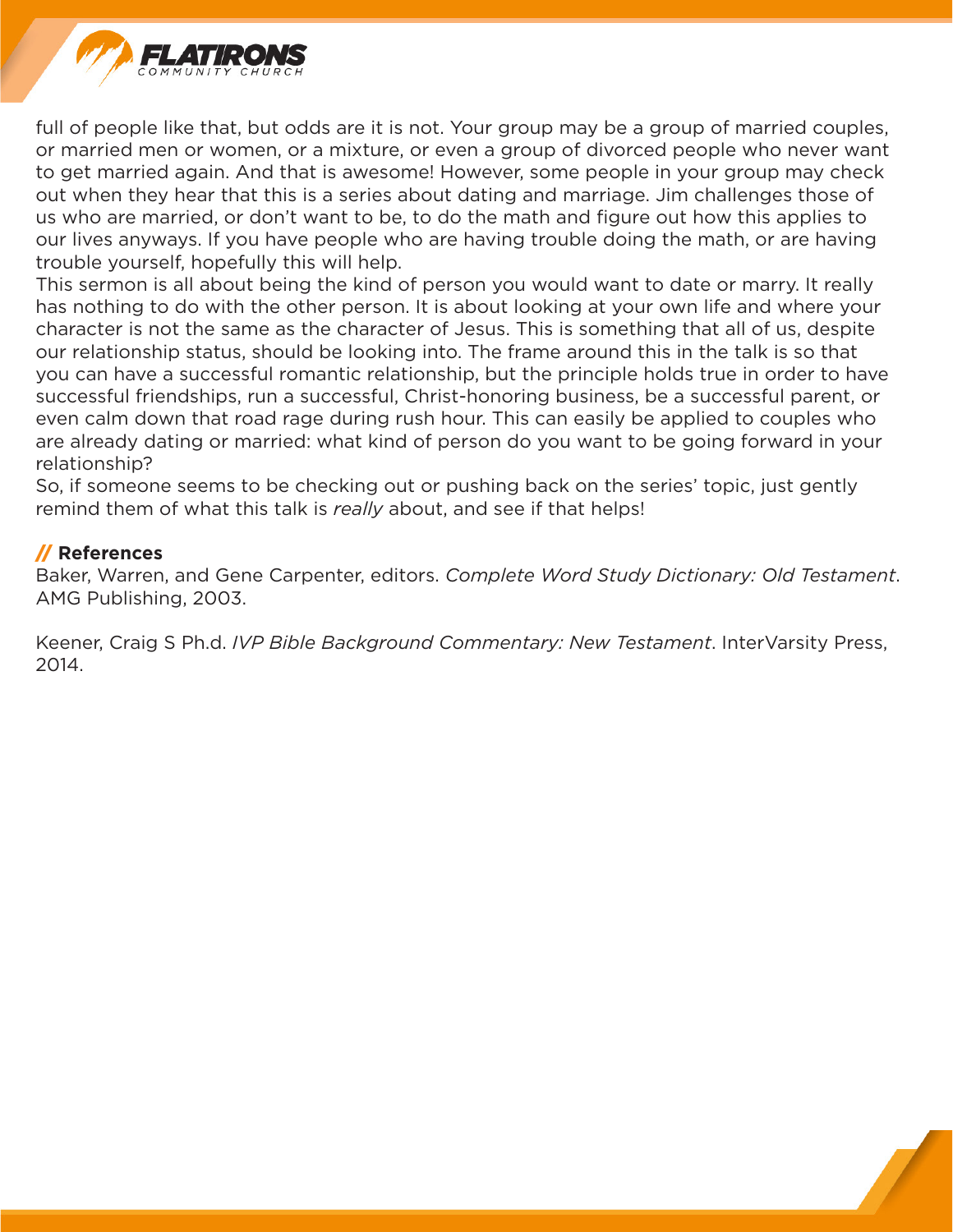

# **Group Discussion Questions "Character" - First Comes Love September 26-27, 2020**

#### **Group Creed**

We come together as a Group with the goal of Spiritual Formation; encouraging one another to become the same kind of person that Jesus is, so that we can live out every part of our lives inside of His Kingdom.

## // **Bible References**

Jeremiah 17:9; John 14:31; John 10:11; John 10:17

#### // **Message Screenshots**

- (I thought) A ring will change everything.
- (I thought) I won't repeat the same mistakes that my parents made with me.
- Dating, falling in love, marriage, and parenthood don't (primarily) build character, they reveal character.
- Character: the kind of person YOU are right now and are becoming
- Most Important Character Traits to Pursue:
	- Submissive
	- Faithful
	- Honest and Truthful
- Faithful: a willingness to SUBMIT and put aside your own wants and desires to provide for and protect the more important needs of others.
- A person of honest and truthful character is constantly taking an assessment of their life so that they can actively take responsibility for what God has entrusted to him or her and root out any passivity which may have crept into their life.
- I want to be a person who courageously SUBMITS themselves to God's Word and Truth even when it is painful, hard, inconvenient or unpopular.
- I want to be a person who regularly makes a brutally honest ASSESSMENT of my life so that I can actively take RESPONSIBILITY for what God has entrusted to me and root out any passivity which may have crept into my life.
- I want to be a person who is willing to SACRIFICE my own wants and desires to provide for and protect (definition of love) the more important needs of others.

## // **Community Questions**

- 1. Did you think of anyone to invite to church over the past week?
- 2. Who was your big celebrity crush growing up?

## // **Core Questions**

- 1. What are the top 4-5 characteristics you would look for in someone you would call your spouse one day?
- 2. Are those the things that would describe you?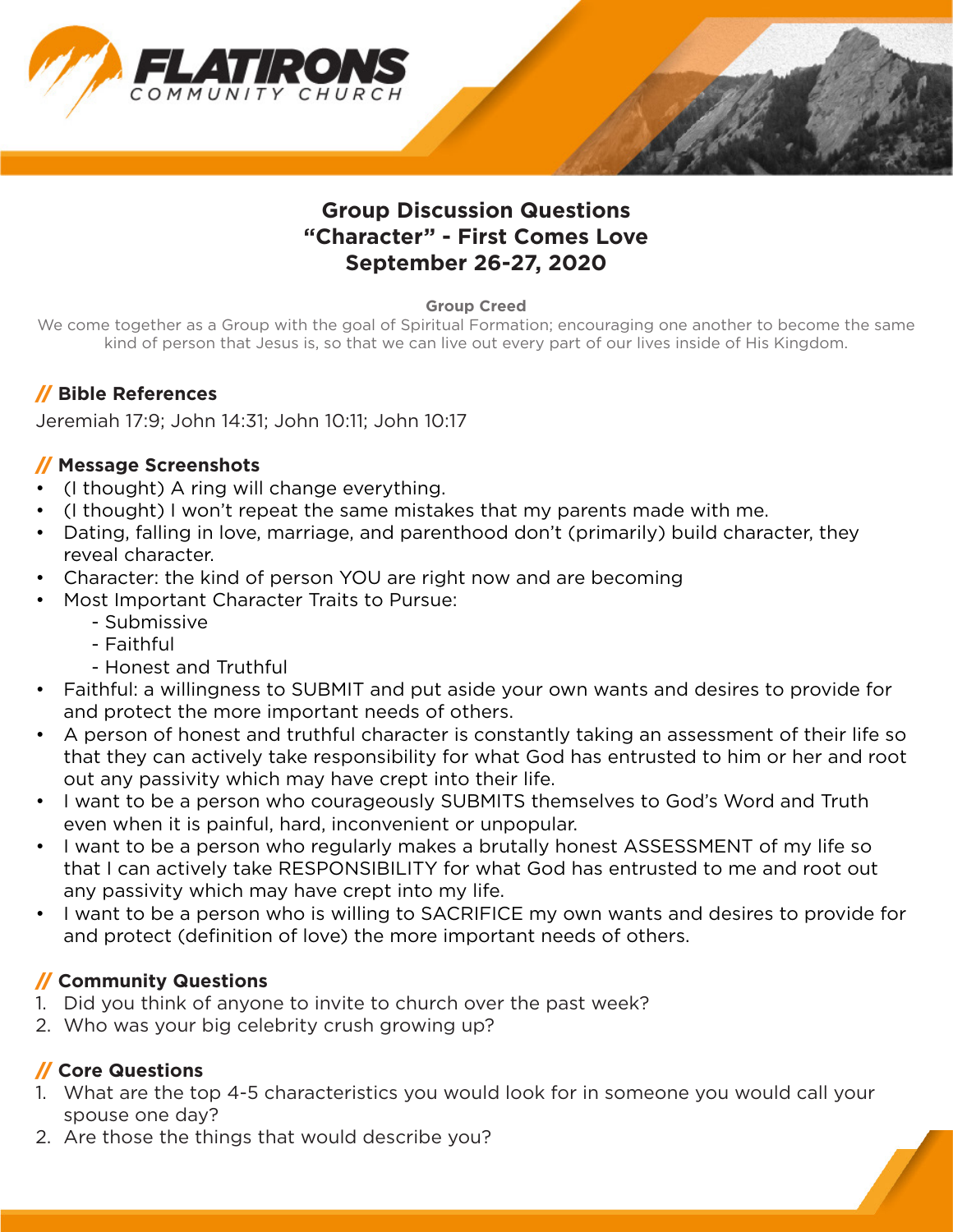

- 3. Who or what authority would you say you submit to in order to run your life? (examples: my parents, whatever earns me approval, I just follow my heart, etc.)
- 4. Whatever it is, for better or worse, how has it worked out for when you have faced something hard, painful, inconvenient, or unpopular?
- 5. Have you ever been blamed for something you didn't do? How did it feel?
- 6. Has anyone ever been unfaithful to you, or put their own desires over yours and hurt you as a result? How did that feel?
- 7. Where in your life do you sense passivity?
- 8. Has anyone in your life ever sacrificed something they wanted or desired for your benefit? What was your reaction or response?
- 9. According to the definition up in the "screenshots" section, would you describe yourself as a faithful person? Why or why not?
- 10. Are you the type of person who takes responsibility for your faults and mistakes, or is your first response to blame others? Explain.
- 11. What might your life look like if you were submissive (to the proper authority), faithful, honest, truthful, responsible, and sacrificial? What might your dating life/marriage look like?

## // **Challenge**

Whether you are married or not, take some time this week to do an assessment of your life in these specific categories: submissiveness, faithfulness, honesty, responsibility, and sacrifice. Get our your journal, phone, or something, and jot down where in your life you are doing well in these areas and where there is room for improvement. You don't have to share what you write down, but next week you will have the opportunity to share whatever you wish!